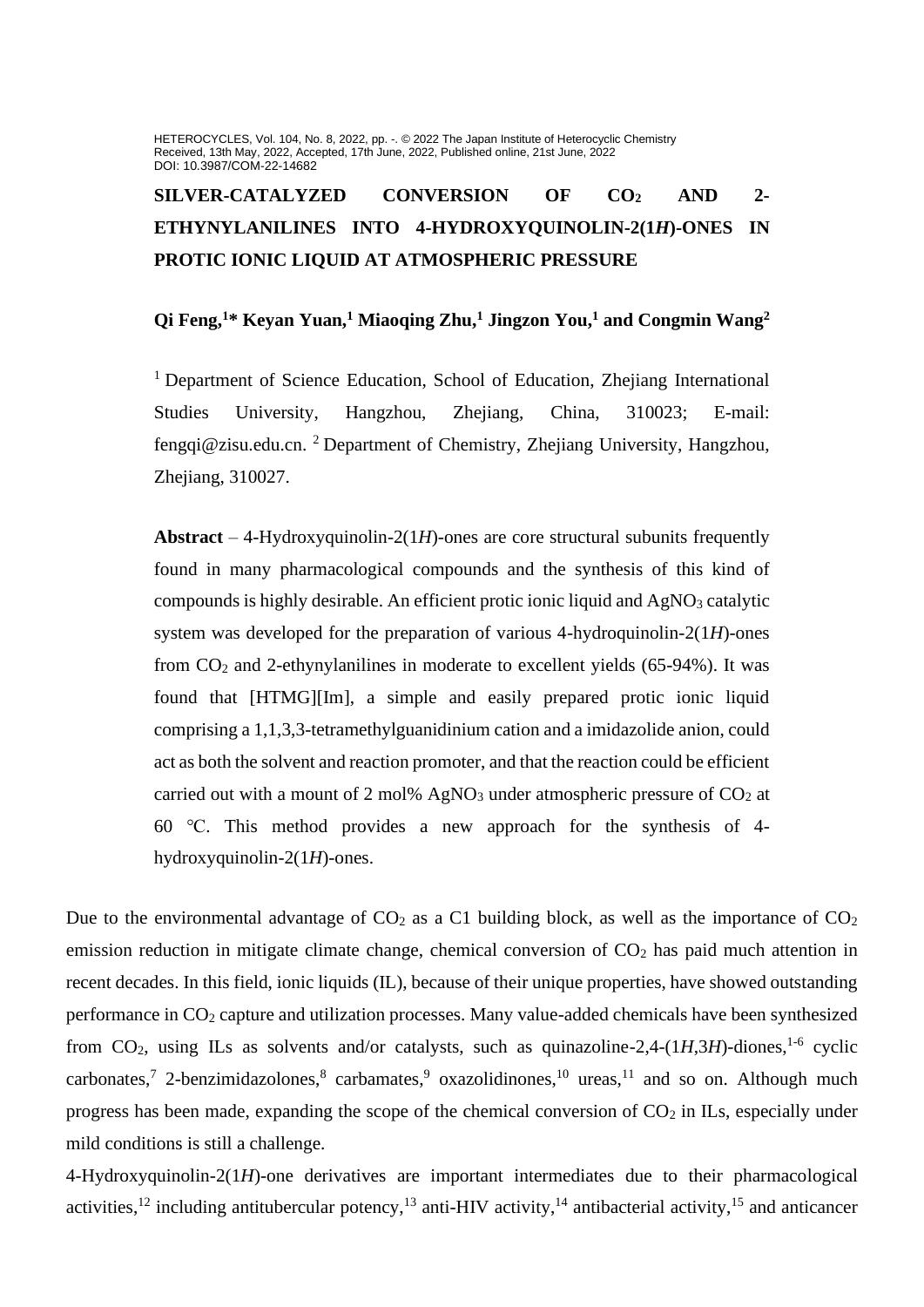activity.<sup>16</sup>The traditional preparations of 4-hydroxyquinolin-2(1*H*)-ones mostly require multistep reactions or relatively harsh conditions, as shown in **Scheme 1**. 17-21 These methods have been based on cyclization of malondianilides under high temperature (**Scheme 1 a**), or nucleophilic addition-elimination reactions (**Scheme 1 b**). An alternative method of 4-hydroxyquinolin-2(1*H*)-one synthesis is based on the DBUpromoted preparation from  $o$ -alkynylaniline derivatives and  $CO<sub>2</sub>$  in DMSO or acetonitrile in the presence of silver nitrate (**Scheme 1 c**).22,23 We were inspired by this method and envisioned that 4-hydroxyquinolin- $2(1H)$ -ones could be obtained using  $CO<sub>2</sub>$  and o-alkynylanilines under IL-promoted conditions in the presence of AgNO3. Herein, a series of protic ILs were synthesized and utilized for the preparation of various 4-hydroxyquinolin-2(1*H*)-ones (**Figure 1**). It was found that these simple and easily prepared ILs could act as both the solvent and promoter, and the reactions could be carried out efficiently at atmospheric pressure of CO<sup>2</sup> with a smaller amount of AgNO<sup>3</sup> (**Scheme 1 d**).



**Scheme 1.** Synthesis of 4-hydroxyquinolin-2(1*H*)-one derivatives



**Figure 1.** The protic ILs prepared in current study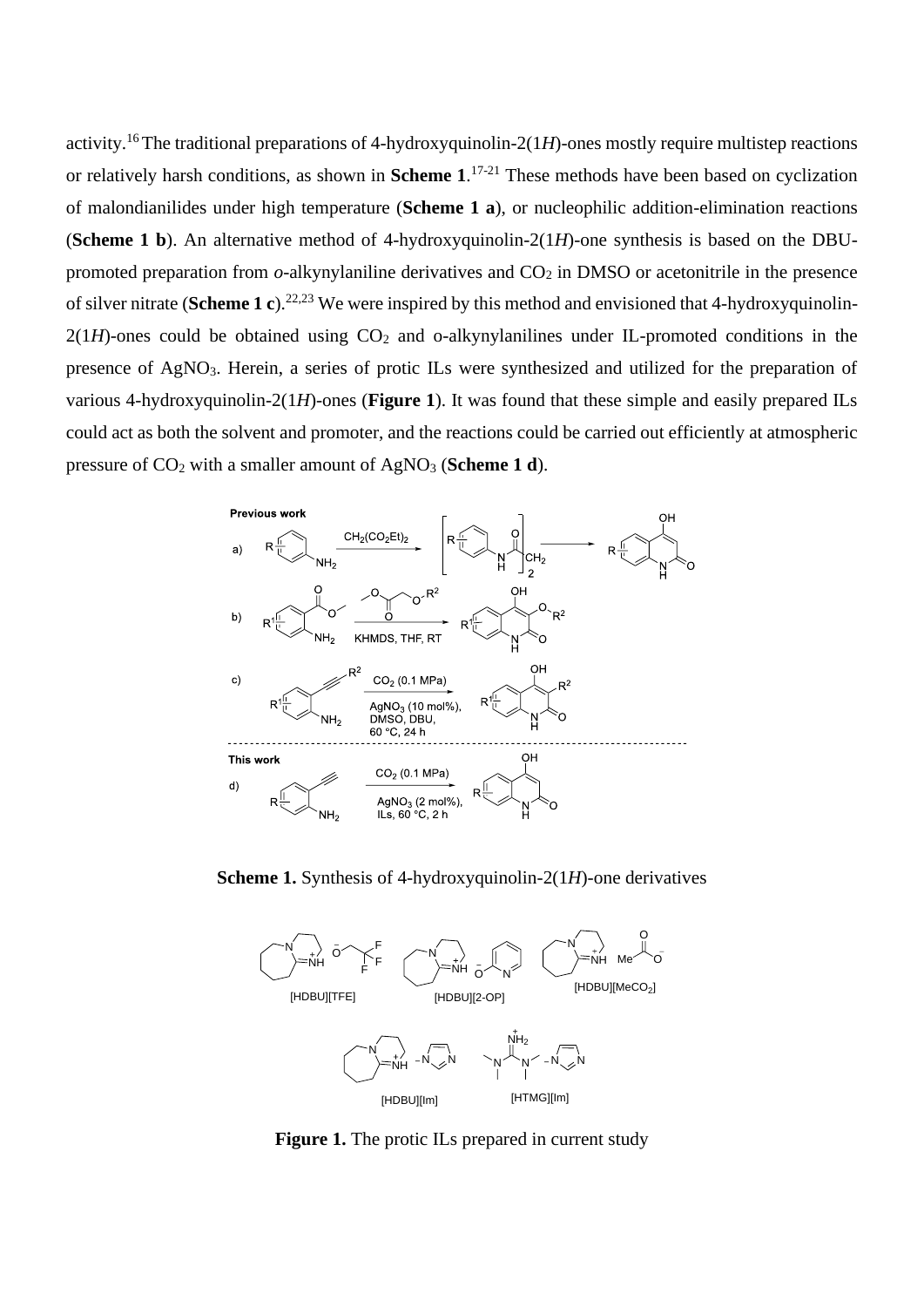Initially, 2-ethynylaniline was selected as a model substrate, and the reaction with  $CO<sub>2</sub>$  catalyzed by AgNO<sub>3</sub> was carried out in the presence of different protic ILs as solvents at ambient conditions (**Table 1**). Based on the important catalytic role of DBU in previous synthesis of 4-hydroxyquinolin-2( $1H$ )-one,<sup>22</sup> the DBUtyped protic ILs were examined at first. In general, the differences in their chemical structures may be responsible for their activities. [HDBU][Im], having the same cation as [HDBU][TFE], afforded a much higher product yield (78%), which indicated the anions of the protic ILs influence the activities of the catalysts. The promising results encourage us to further investigate the effect of cation on the catalytic activity. As can be seen from entries 4-5, the catalytic activity followed the order of [HTMG][Im]>[HDBU][Im]. This catalytic sequence may be related with the strength of hydrogen-bond between the substrate 2-ethynylaniline and the cation of protic ILs.

#### **Table 1.** Examination of ILs

| NH <sub>2</sub><br>1a | AqNO <sub>3</sub><br>+<br>CO <sub>2</sub><br>ILs<br>60 °C, 4 h<br>(0.1 MPa) | ΟН<br>2a           |
|-----------------------|-----------------------------------------------------------------------------|--------------------|
| [a]<br>Entry          | Protic IL <sub>s</sub>                                                      | Yield $(\%)^{[b]}$ |
| 1                     | [HDBU][TFE]                                                                 | 46                 |
| 2                     | $[HDBU][2-OP]$                                                              | 69                 |
| 3                     | [HDBU][CH <sub>3</sub> COO]                                                 | 67                 |
| 4                     | [HDBU][Im]                                                                  | 78                 |
| 5                     | [HTMG][Im]                                                                  | 87                 |

[a] Starting material **1a** (1.0 mmol) and AgNO<sub>3</sub> (10 mol%) in protic IL (3.0 mmol) at 60 °C under atmospheric pressure of  $CO<sub>2</sub>$ . <sup>[b]</sup> Isolated yields.

The amount of ILs and Ag catalyst as well as the reaction temperature and reaction time was then finely tuned (**Table 2**). It was found that within 2-6 hours, the reaction time have little effect on the yield (entries 1-3). Further shortening reaction time resulted in an uncompetitive product yield (entry 4). Additionally, this reaction can be proceeded under a low temperature of 30 ℃, affording a promising yield of 80% (entry 5). Meanwhile, a lower yield of 30% was obtained, probably due to the decomposition of 2-ethynylaniline under a higher temperature of 80 ℃ (entry 6). Intrigued by these results, we attempted to reduce the amount of Ag catalyst and [HTMG][Im] for the sake of low cost of the reaction. To our delight, with the amount of 2 mol% and 1 mol% AgNO3, the reaction could still afford 4-hydroxyquinolin-2(1*H*)-one in a yield of 89% (entry 7) and 83% respectively. Nevertheless, because of low solubility of 2-ethynylaniline, a low yield could be generated with 1 equiv. [HTMG][Im] (entry 11). Notably, it was found that 2 mol% of AgI as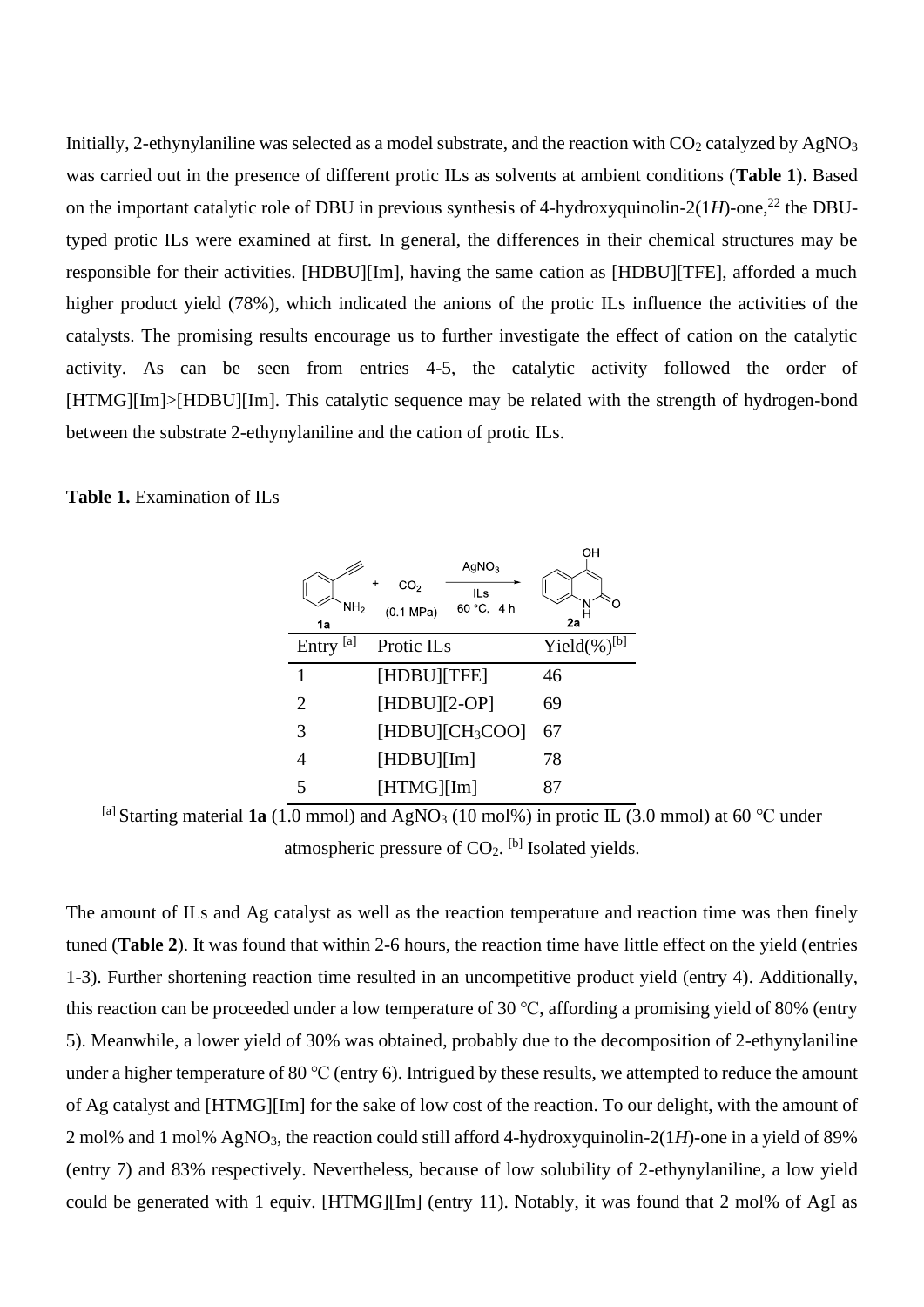catalyst gave the same yield as AgNO<sub>3</sub> (entry 8), and the reaction afforded a slightly lower yield with 2 mol% AgOAc (entry 9). These proved that both soluble silver salt and insoluble silver salt could effectively catalyze the reaction, and relatively cheap  $AgNO<sub>3</sub>$  is the first choice for reaction catalyst. It is noteworthy that the reaction without any silver catalyst gave no product (entry 12). These clearly certified the catalytic role of silver salt. Summarily, the optimal reaction conditions were as follows: 2 mol% AgNO<sub>3</sub>, 3 equiv. [HTMG][Im], 0.1 MPa  $CO<sub>2</sub>$ , 60 °C for 2 hours.

#### **Table 2.** Condition optimization

|                      | CO <sub>2</sub><br>$\ddot{}$<br>NH <sub>2</sub><br>(0.1 MPa)<br>1a | Silver catalyst<br>[HTMG][Im] | OH<br>'N<br>H<br>2a |                    |
|----------------------|--------------------------------------------------------------------|-------------------------------|---------------------|--------------------|
| Entry <sup>[a]</sup> | Silver catalyst (mol%)                                             | Temperature( ${}^{\circ}C$ )  | Time (h)            | Yield $(\%)^{[b]}$ |
| 1                    | AgNO <sub>3</sub> (10)                                             | 60                            | $\overline{4}$      | 87                 |
| 2                    | AgNO <sub>3</sub> (10)                                             | 60                            | 6                   | 90                 |
| 3                    | AgNO <sub>3</sub> (10)                                             | 60                            | $\overline{2}$      | 88                 |
| $\overline{4}$       | AgNO <sub>3</sub> (10)                                             | 60                            | $\mathbf{1}$        | 80                 |
| 5                    | AgNO <sub>3</sub> (10)                                             | 30                            | 18                  | 80                 |
| 6                    | AgNO <sub>3</sub> (10)                                             | 80                            | $\overline{2}$      | 30                 |
| 7                    | AgNO <sub>3</sub> (2)                                              | 60                            | $\overline{2}$      | 89                 |
| 8                    | AgI $(2)$                                                          | 60                            | $\overline{2}$      | 89                 |
| 9                    | AgOAc(2)                                                           | 60                            | $\overline{2}$      | 86                 |
| 10                   | AgNO <sub>3</sub> (1)                                              | 60                            | $\overline{2}$      | 83                 |
| 11                   | AgNO <sub>3</sub> (2) <sup>[c]</sup>                               | 60                            | $\overline{2}$      | 63                 |
| 12                   | AgNO <sub>3</sub> (0)                                              | 60                            | $\overline{2}$      | $\boldsymbol{0}$   |

[a] Conditions: starting material  $1a(1.0 \text{ mmol})$  and  $AgNO<sub>3</sub>$  in [HTMG][Im] (3.0 mmol) under atmospheric pressure of  $CO_2$ . <sup>[b]</sup> Isolated yields. <sup>[c]</sup> [HTMG][Im] (1.0 mmol) was used.

Under the optimized reaction conditions, the [HTMG][Im] and AgNO<sub>3</sub>-catalyzed system could be applied to various 2-ethynylanilines reacting with CO<sup>2</sup> at atmospheric pressure (**Table 3**). It was demonstrated that both electron-withdrawing and –donating groups at the phenyl ring can proceed smoothly to produce the corresponding 4-hydroxyquinolin-2(1*H*)-ones (entries 1-5). The positions of substituents do not affect the yields dramatically (entries 4 and 6). When there is methoxy at the *para* position of phenyl ring, this catalytic system give the corresponding product in excellent yield (94%, entry 3). Probably owing to the instability of methoxycarbonyl group, relatively low yields were obtained in entry 7 and 8. The present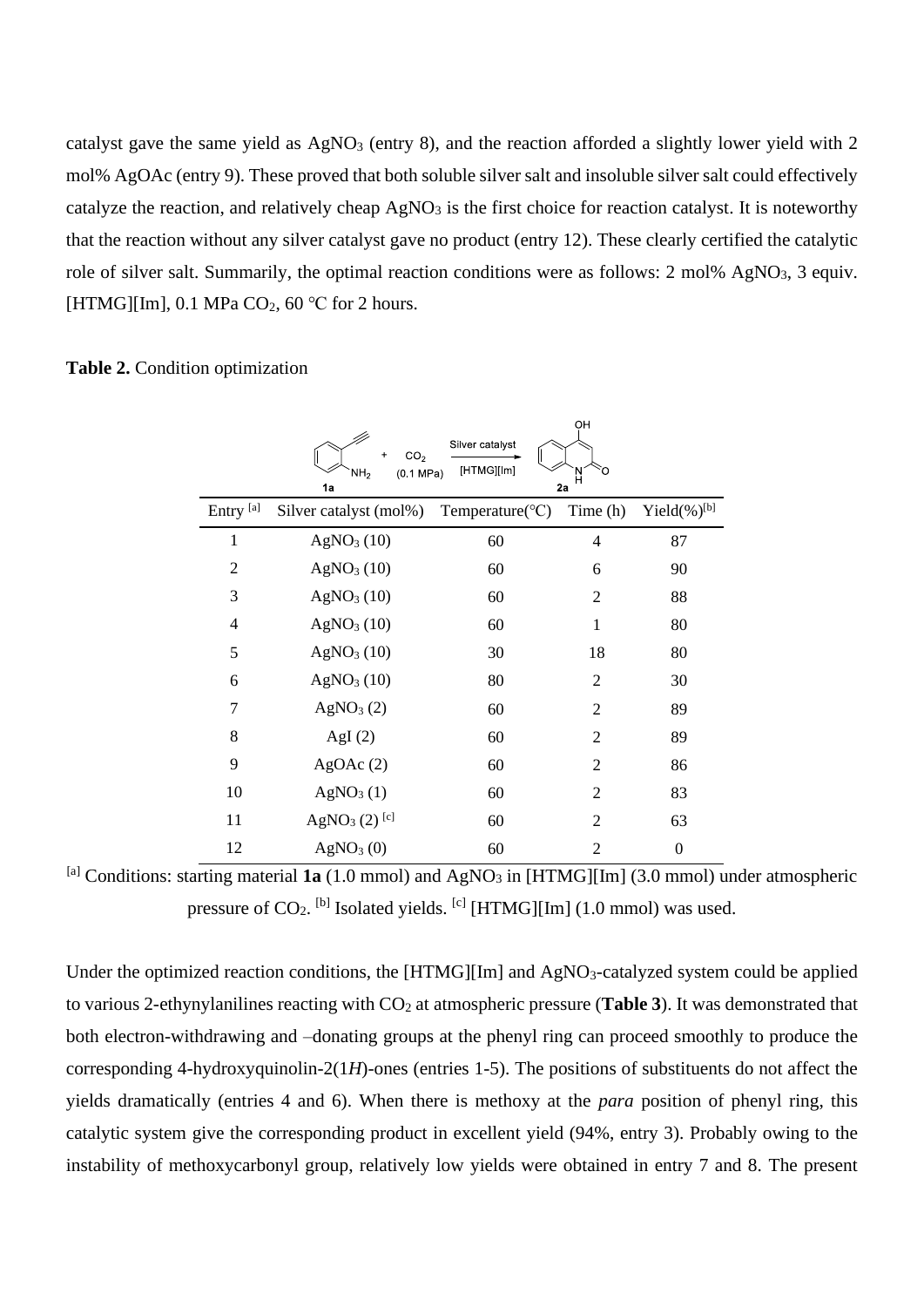catalytic system was also successfully applied to 2-((trimethylsilyl)ethynyl)anilines with carbon dioxide in moderate yield (78%), though trimethylsilyl group was removed (**Scheme 2**).





[a] Conditions: starting material **1** (1.0 mmol) and AgNO<sup>3</sup> in [HTMG][Im] (3.0 mmol) at 60 ℃ under atmospheric pressure of  $CO<sub>2</sub>$ . <sup>[b]</sup> Isolated yields.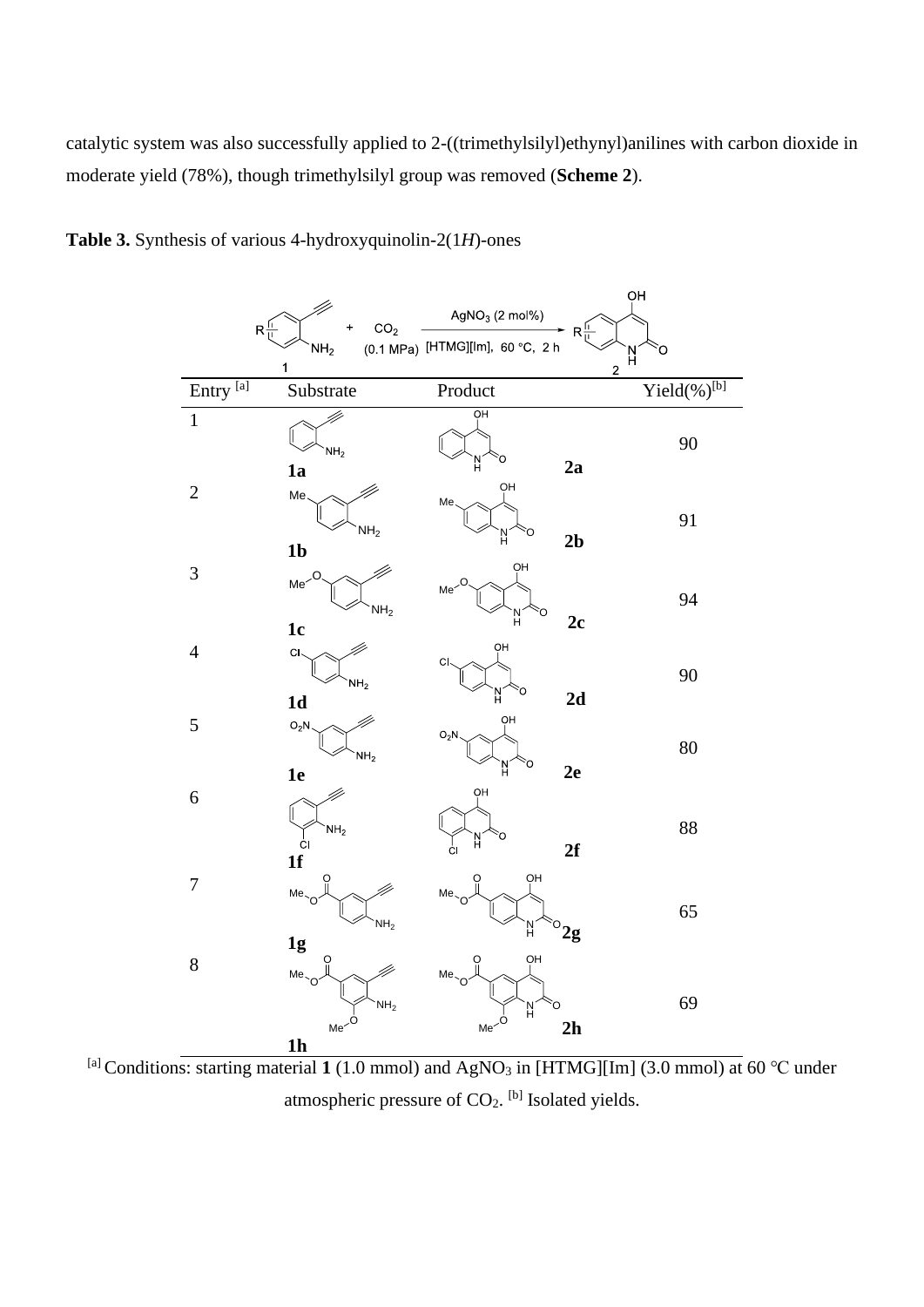

**Scheme 2.** Synthesis of 4-hydroxyquinolin-2(1*H*)-one from 2-((trimethylsilyl)ethynyl)aniline



**Scheme 3.** Plausible reaction mechanism

On the basis of the above experimental results and previous reports,  $2.22$  we proposed a plausible mechanism as shown in **Scheme 3**. Initially, CO<sub>2</sub> was activated by the [Im] anion, and this kind of interactions between [HTMG][Im] and  $CO<sub>2</sub>$  were confirmed by previous report.<sup>6</sup> Meanwhile, the substrate of 2-ethynylaniline was activated by [HTMG][Im] through hydrogen bonds (**A**). Then, the electron-rich nitrogen of **A** facilely conducted a nucleophilic attack at the activated  $CO<sub>2</sub>$  to produce an oxyanion intermediate **B**. The oxygen anion of the intermediate **B** attacked the triple bond activated by AgNO<sub>3</sub>, thus generating benzoxazin-2one **C**. Subsequently, the benzoxazine would immediately be deprotonated with [Im] anion to generate the isocyanate and the enolate from C-O bond cleavage of the carbamate functionality (**D**). The enolate would then attack the carbon atom of the isocyanate to afford the 1, 3-diketone intermediate **E**, which would afford 4-hydroxyquinolin-2(1*H*)-one (**F**) after enolization.

In conclusion, a strategy of simple employing  $AgNO<sub>3</sub>$  and [HTMG][Im] as a highly efficient catalytic system for the transformation of 2-ethynylanilines into 4-hydroquinolin-2( $1H$ )-ones with  $CO<sub>2</sub>$  was developed. We found that both the cations and anions of this IL played important role in this reaction. Various substrates could be converted into the desired compounds in moderate to excellent yields under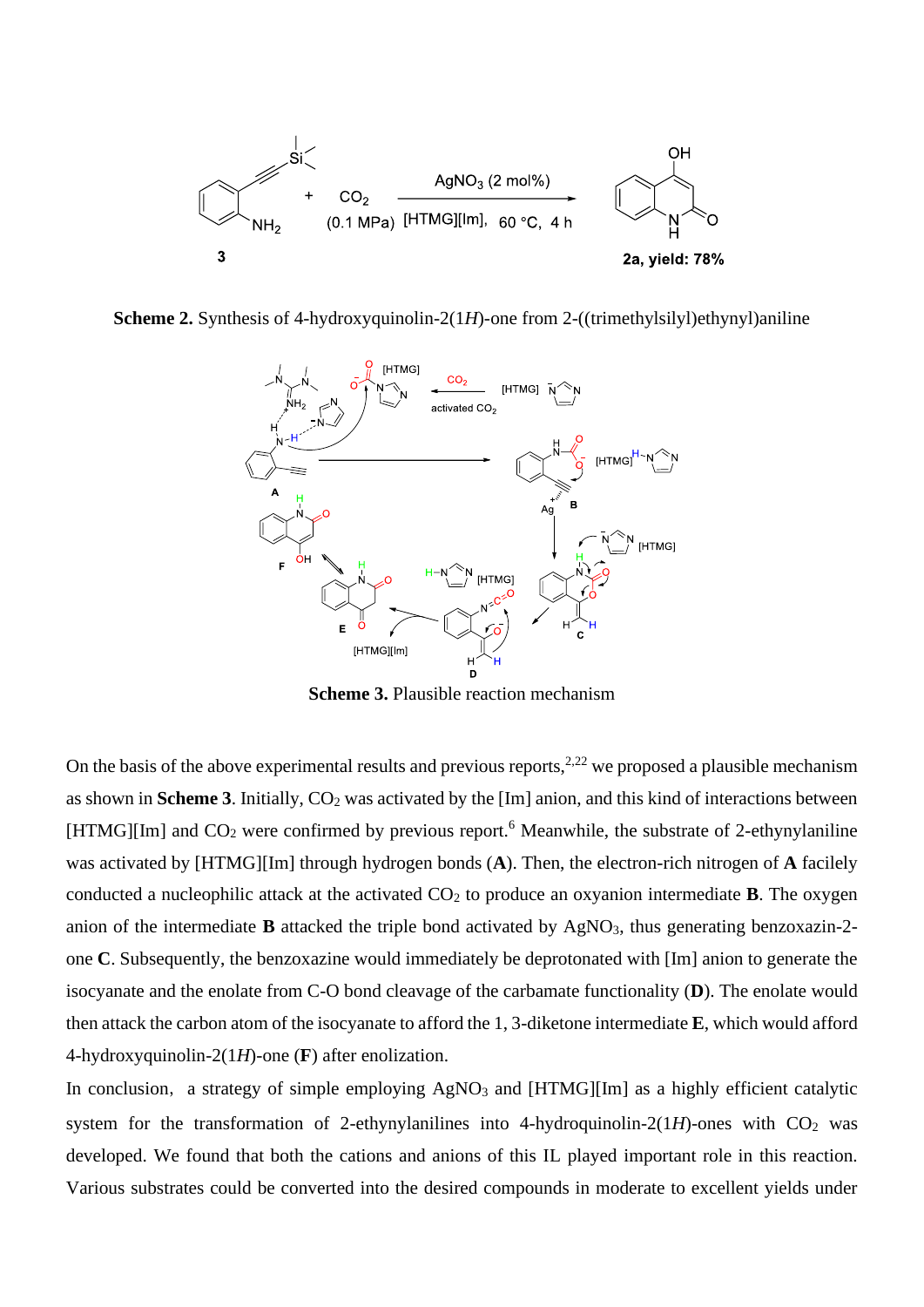atmospheric pressure of CO<sub>2</sub> even when the silver loading was decreased to the lowermost level of 2 mol%. Further investigation of the application of the reaction to the synthesis of more complex molecules are underway.

### **EXPERIMENTAL**

All reagents, including 2-ethynylaniline, were purched from Energy Chemistry Co. Ltd., and used without further purification.  $CO_2$  and Ar were purchased from Hangzhou Jinggong Special Gas Co. Ltd. <sup>1</sup>H NMR and <sup>13</sup>C NMR studies were carried out with a Bruker AVANCE III 500 (500 MHz, 125 MHz) spectrometer or Bruker AVANCE III HD 600 (600 MHz, 150 MHz) with CDCl3, D2O or DMSO-*d*<sup>6</sup> as the solvent.

**The Preparation of Protic ILs.** According to the reported procedures,<sup>1,2</sup> the protic ILs were synthesized via the neutralization of corresponding based and proton donors respectively. In a typical process, equimolar imidazole (50 mmol) was added to the 1,1,3,3-tetramethylguanidine (50 mmol), then the mixture was stirred at 30 ℃ for 10 h under Ar atmosphere. The product [HTMG][Im] thus obtained in quantitative yield was then stored over 4 Å molecular sieves before use. Other protic ILs were prepared similarly. The structures of them were confirmed by NMR.

1, 1, 3, 3-Tetramethylguanidinium imidazolide [HTMG][Im]: <sup>1</sup>H NMR (600 MHz, D<sub>2</sub>O)  $\delta$  7.62 (s, 1H), 7.00 (s, 2H), 2.76 (s, 12H). <sup>13</sup>C NMR (150 MHz, D2O) δ 163.57, 136.62, 122.04, 38.74.

1, 8-Diazabicyclo[5.4.0]-7-undecenium imidazolide [HDBU][Im]: <sup>1</sup>H NMR (600 MHz, D<sub>2</sub>O)  $\delta$  7.62 (s, 1H), 7.00 (s, 2H), 3.39-3.37 (m, 2H), 3.34 (t, 2H), 3.15 (t, 2H), 2.45-2.43 (m, 2H), 1.85-1.82 (m, 2H), 1.62- 1.49 (m, 6H). <sup>13</sup>C NMR (150 MHz, D2O) δ 165.87, 136.26, 121.88, 49.78, 45.79, 37.90, 36.15, 29.88, 29.05, 27.32, 22.58.

1, 8-Diazabicyclo[5.4.0]-7-undecenium 2, 2, 2-trifluoroethanolate [HDBU][TFE]: <sup>1</sup>H NMR (600 MHz, D2O) δ 3.82-3.77 (m, 2H), 3.43-3.42 (m, 2H), 3.38 (t, 2H), 3.18 (t, 2H), 2.49-2.48 (m, 2H), 1.89-1.85 (m, 2H), 1.62-1.53 (m, 6H). <sup>13</sup>C NMR (150 MHz, D2O) δ 165.93, 125.95 (q), 60.90 (q), 54.07, 48.16, 38.04, 32.83, 28.42, 25.87, 23.32, 18.95.

1, 8-Diazabicyclo[5.4.0]-7-undecenium pyridin-2-olate [HDBU][2-OP]: <sup>1</sup>H NMR (600 MHz, D<sub>2</sub>O)  $\delta$  7.65 (dd, 1H), 7.40-7.38 (m, 1H), 6.41 (t, 1H), 6.33 (d, 1H), 3.39-3.37 (m, 2H), 3.34 (t, 2H), 3.15 (t, 2H), 2.45- 2.43 (m, 2H), 1.85-1.82 (m, 2H), 1.60-1.50 (m, 6H). <sup>13</sup>C NMR (150 MHz, D2O) δ 169.43, 165.81, 144.01, 140.45, 115.04, 110.28, 54.03, 48.09, 37.94, 32.74, 28.37, 23.26, 18.87.

1, 8-Diazabicyclo[5.4.0]-7-undecenium acetate [HDBU][CH3COO]: <sup>1</sup>H NMR (600 MHz, D2O) δ 3.46-3.45 (m, 2H), 3.41 (t, 2H), 3.21 (t, 2H), 2.52-2.50 (m, 2H), 1.92-1.89 (m, 2H), 1.80 (s, 3H), 1.64-1.57 (m, 6H). <sup>13</sup>C NMR (150 MHz, D<sub>2</sub>O) δ 181.23, 165.94, 54.12, 48.19, 37.94, 32.77, 23.29, 23.25, 18.90.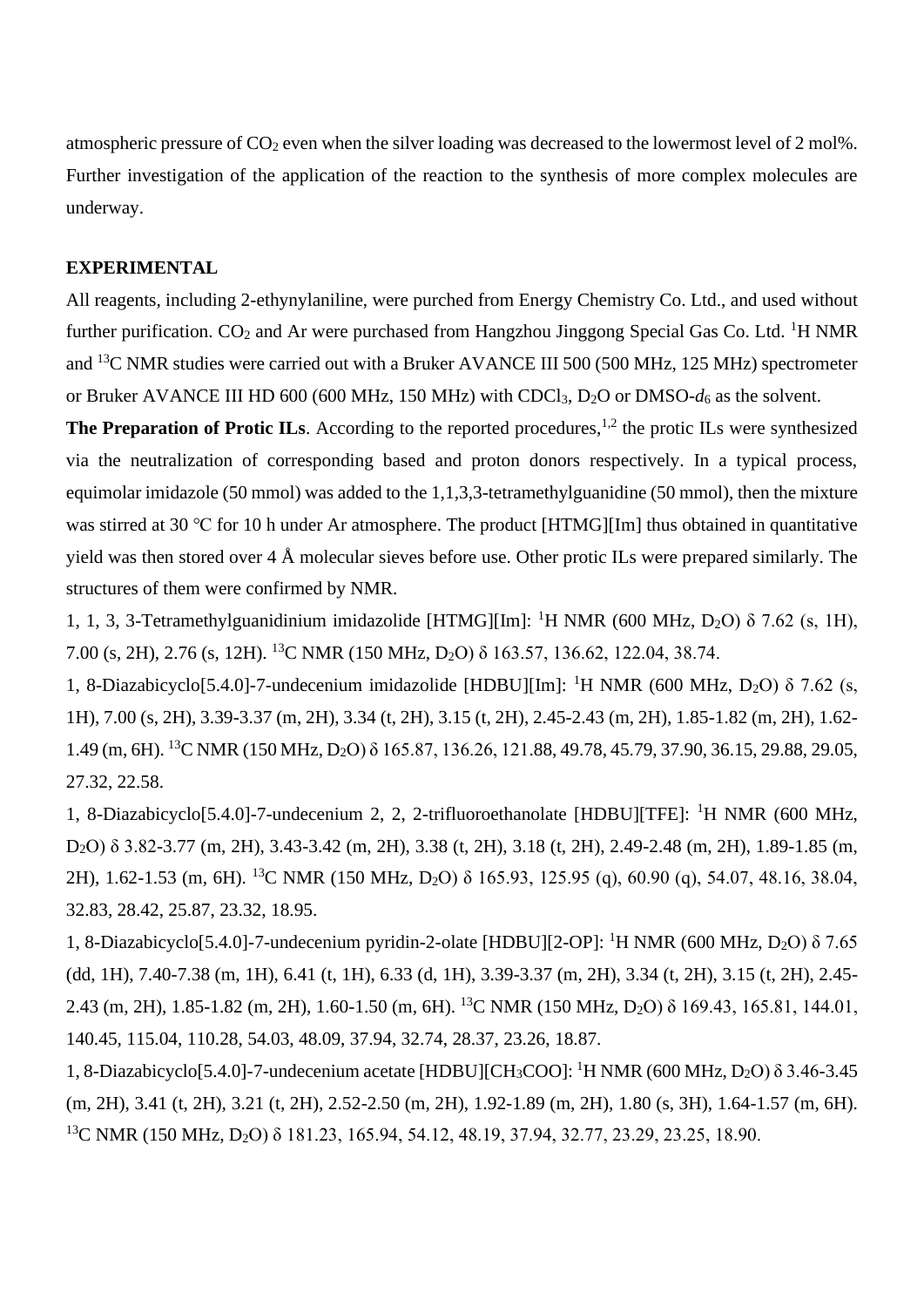

**The Preparation of 2-Ethynylanilines**. The substrates 2-ethynylanilines were synthesized according to the literature (**Scheme 4**), and confirmed by <sup>1</sup>H NMR and <sup>13</sup>C NMR.<sup>24,25</sup> 2-Ethynyl-4-methylaniline (1b), brown oil, yield 75%. <sup>1</sup>H NMR (500 MHz, CDCl3) δ 7.13 (s, 1H, Ar-H), 6.95 (dd, 1H, <sup>4</sup> *J*= 1.8 Hz, *J*= 8.3 Hz, Ar-H), 6.61 (d, 1H, *J*= 8.5 Hz, Ar-H), 4.12 (br s, 2H, NH2), 3.35 (s, 1H, CH), 2.20 (s, 3H, CH3). <sup>13</sup>C NMR (125 MHz, CDCl3) 146.19, 132.64, 130.98, 127.06, 114.53, 106.63, 82.14, 80.80, 20.20.

2-Ethynyl-4-methoxyaniline (**1c**), brown oil, yield 85%. <sup>1</sup>H NMR (500 MHz, CDCl3) δ 6.87 (d, 1H, <sup>4</sup> *J*=2.5 Hz, Ar-H), 6.78 (dd, 1H, <sup>4</sup> *J*= 2.8 Hz, *J*= 8.8 Hz, Ar-H), 6.65 (d, 1H, *J*= 8.5 Hz, Ar-H), 3.73 (s, 3H, CH3). 3.38 (s, 1H, CH). <sup>13</sup>C NMR (125 MHz, CDCl3): 150.68, 141.76, 116.82, 115.24, 114.93, 106.18, 81.41, 79.64, 54.76.

2-Ethynyl-4-chloroaniline (**1d**), brown solid, mp 57-58 ℃, yield 90%. <sup>1</sup>H NMR (500 MHz, CDCl3) δ 7.28 (d, 1H, <sup>4</sup> *J*=2.5 Hz, Ar-H), 7.09 (dd, 1H, <sup>4</sup> *J*= 2.5 Hz, *J*= 8.5 Hz, Ar-H), 6.62 (d, 1H, *J*= 8.5 Hz, Ar-H), 4.25 (s, 2H, NH2), 3.41 (s, 1H, CH). <sup>13</sup>C NMR (125 MHz, CDCl3): 146.11, 130.75, 129.13, 120.92, 114.42, 106.83, 82.47, 78.34.

2-Ethynyl-4-nitroaniline (**1e**), yellow solid, mp 116-117 ℃, yield 92%. <sup>1</sup>H NMR (500 MHz, CDCl3) δ 8.26 (d, 1H, <sup>4</sup> *J*=3.0 Hz, Ar-H), 8.05 (dd, 1H, <sup>4</sup> *J*= 3.0 Hz, *J*= 9.0 Hz, Ar-H), 6.68 (d, 1H, *J*= 9.0 Hz, Ar-H), 4.96 (s, 2H, NH2), 3.47 (s, 1H, CH). <sup>13</sup>C NMR (125 MHz, CDCl3): 152.56, 137.25, 128.31, 125.40, 111.95, 104.70, 83.24, 77.13.

2-Ethynyl-6-chloroaniline (**1f**), brown solid, mp 39-41 ℃, yield 90%. <sup>1</sup>H NMR (600 MHz, CDCl3): δ 7.24 (d, 2H, *J*= 7.8 Hz, Ar-H), 6.60 (t, 1H, *J*= 7.8 Hz, Ar-H), 4.64 (s, 2H, NH2), 3.42 (s, 1H, CH). <sup>13</sup>C NMR (150 MHz, CDCl3): 145.15, 131.06, 130.21, 118.71, 117.64, 107.71, 83.19, 79.91.

2-Ethynyl-4-methoxycarbonylaniline (**1g**), orange solid, mp 105-106 ℃, yield 85%. <sup>1</sup>H NMR (600 MHz, CDCl3): δ 8.04 (d, 1H, <sup>4</sup> *J*=1.8 Hz, Ar-H), 7.82 (dd, 1H, <sup>4</sup> *J*= 1.8 Hz, *J*= 8.4 Hz, Ar-H), 6.67 (d, 1H, *J*= 8.4 Hz, Ar-H), 4.69 (s, 2H, NH2), 3.85 (s, 3H, OCH3), 3.40 (s, 1H, CH). <sup>13</sup>C NMR (150 MHz, CDCl<sub>3</sub>): 166.48, 152.17, 134.94, 131.86, 119.29, 113.28, 105.81, 82.99, 79.51, 51.77.

2-Ethynyl-4-methoxycarbonyl-8-methoxyaniline (**1h**), orange solid, mp 86-87 ℃, yield 90%. <sup>1</sup>H NMR (600 MHz, CDCl3): δ 7.73 (d, 1H, <sup>4</sup> *J*=1.8 Hz, Ar-H), 7.41 (d, 1H, <sup>4</sup> *J*=1.8 Hz, Ar-H), 4.84 (s, 2H, NH2), 3.91 (s, 3H, CH3), 3.87 (s, 3H, CH3), 3.39 (s, 1H, CH). <sup>13</sup>C NMR (150 MHz, CDCl3): 166.74, 145.62, 143.42, 127.28, 118.35, 111.08, 82.82, 79.53, 55.82, 51.85.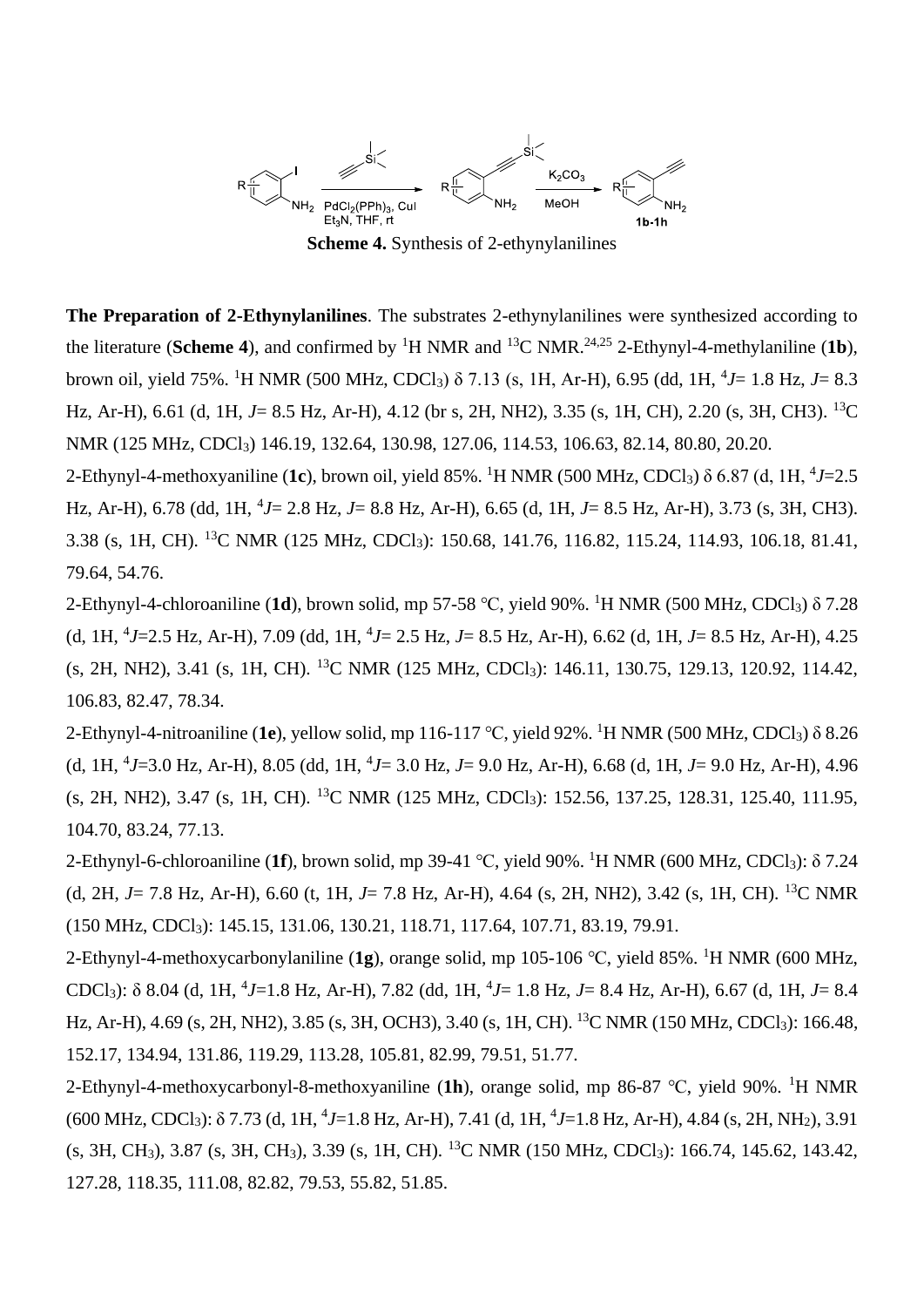**Typical Procedure for the Preparation of Products 4-Hydroxyquinolin-2(1***H***)-ones**. Substrate 2 ethylnylaniline (1.0 mmol), AgNO<sub>3</sub> (2 mol%), and [HTMG][Im] (3.0 mmol) were loaded in a 20 mL Schlenk flask equipped with a magnetic stirrer, connecting with a  $CO<sub>2</sub>$  balloon. Then, the reaction mixture was stirred at the desired temperature for desired time. After cooling to room temperature, 10 mL water was added into the reactor. The resulting solution was filtered to remove insoluble matter. Then the pH of the mixture was adjusted to 2 by 2 mol/L nitric acid. The product precipitated from the mixture and was separated by filtration. Then the filter cake was washed with water and methyl *tert*-butyl ether, respectively, and dried under an infrared lamp for 4 hours. The product was further identified by NMR spectra. 4- Hydroxyquinolin-2(1*H*)-one (2a), white solid, mp >300 °C. <sup>1</sup>H NMR (500 MHz, DMSO- $d_6$ )  $\delta$  11.36 (s, 1H, OH), 11.20 (s, 1H, NH), 7.78 (d, 1H, *J*= 8.0 Hz, Ar-H), 7.49 (t, 1H, *J*= 8.0 Hz, Ar-H), 7.26 (d, 1H, *J*= 8.5 Hz, Ar-H), 7.14 (t, 1H, *J*= 7.3 Hz, Ar-H), 5.74 (s, 1H, CH). <sup>13</sup>C NMR (125 MHz, CDCl<sub>3</sub>): 163.49, 162.39, 139.17, 130.78, 122.61, 120.97, 115.06, 114.97, 98.21.

A similar procedure was used to prepare the other 4-hydroxyquinolin-2(1*H*)-ones, and the physical data of **2a-c** and **2 e-g** were identical with those reported in literatures. 26,27 Compounds **2d** and **2h** were confirmed by NMR and HRMS.

6-Methyl-4-hydroxyquinolin-2(1*H*)-one (**2b**), white solid, mp 258-259 ℃. <sup>1</sup>H NMR (500 MHz, DMSO*d*6) δ 10.94 (s, 1H, NH), 7.58 (s, 1H, Ar-H), 7.28 (d, 1H, *J*= 8.5 Hz, Ar-H), 7.14 (d, 1H, *J*= 8.5 Hz, Ar-H), 5.65 (s, 1H, CH), 2.33 (s, 3H, CH3). 13C NMR (125 MHz, DMSO-*d*6): 163.77, 163.71, 137.20, 131.54, 129.49, 122.40, 114.94, 114.89, 97.83, 20.62.

6-Methoxy-4-hydroxyquinolin-2(1*H*)-one (**2c**), white solid, mp >300 ℃. <sup>1</sup>H NMR (500 MHz, DMSO-*d*6) δ 10.93 (s, 1H, NH), 7.25 (d, 1H, <sup>4</sup> *J*= 2.0 Hz, Ar-H), 7.18 (d, 1H, <sup>3</sup> *J*= 8.5 Hz, Ar-H), 7.11 (dd, 1H, <sup>4</sup> *J*= 3.0 Hz, <sup>3</sup> *J*= 9.0 Hz, Ar-H), 5.66 (s, 1H, CH), 3.77 (s, 3H, CH3). <sup>13</sup>C NMR (125 MHz, DMSO-*d*6): 163.16, 162.19, 153.70, 133.65, 120.01, 116.53, 115.54, 103.89, 98.46, 55.30.

6-Chloro-4-hydroxyquinolin-2(1*H*)-one (**2d**), white solid, mp >300 ℃. <sup>1</sup>H NMR (500 MHz, DMSO-*d*6) δ 11.54 (s, 1H, OH), 11.34 (s, 1H, NH), 7.72 (d, 1H, <sup>4</sup> *J*= 2.5 Hz, Ar-H), 7.54 (dd, 1H, <sup>4</sup> *J*= 2.5 Hz, *J*= 9.0 Hz, Ar-H), 7.27 (d, 1H, *J*= 8.5 Hz, Ar-H), 5.76 (s, 1H, CH). <sup>13</sup>C NMR (125 MHz, DMSO-*d*6): 163.24, 161.26, 137.87, 130.75, 125.10, 121.71, 117.07, 116.20, 99.11. HRMS (ESI) [M+H]<sup>+</sup> calculated for C<sub>9</sub>H<sub>7</sub>ClNO<sub>2</sub>: 196.0160 , found: 196.0158.

6-Nitro-4-hydroxyquinolin-2(1*H*)-one (**2e**), yellow solid, mp >300 ℃. <sup>1</sup>H NMR (500 MHz, DMSO-*d*6) δ 12.23 (s, 1H, OH), 11.74 (s, 1H, NH), 8.59 (d, 1H, <sup>4</sup> *J*= 2.5 Hz, Ar-H), 8.33 (dd, 1H, <sup>4</sup> *J*= 2.5 Hz, *J*= 9.0 Hz, Ar-H), 7.39 (d, 1H, *J*= 9.0 Hz, Ar-H), 5.79 (s, 1H, CH). <sup>13</sup>C NMR (125 MHz, DMSO-*d*6): 163.65, 162.43, 143.50, 140.89, 125.50, 119.26, 116.04, 115.06, 99.18.

8-Chloro-4-hydroxyquinolin-2(1*H*)-one (**2f**), gray solid, mp >300 ℃. <sup>1</sup>H NMR (600 MHz, DMSO-*d*6) δ 11.67 (s, 1H, OH), 10.40 (s, 1H, NH), 7.79 (d, 1H, *J*= 8.4 Hz, Ar-H), 7.66 (d, 1H, *J*= 7.8 Hz, Ar-H), 7.12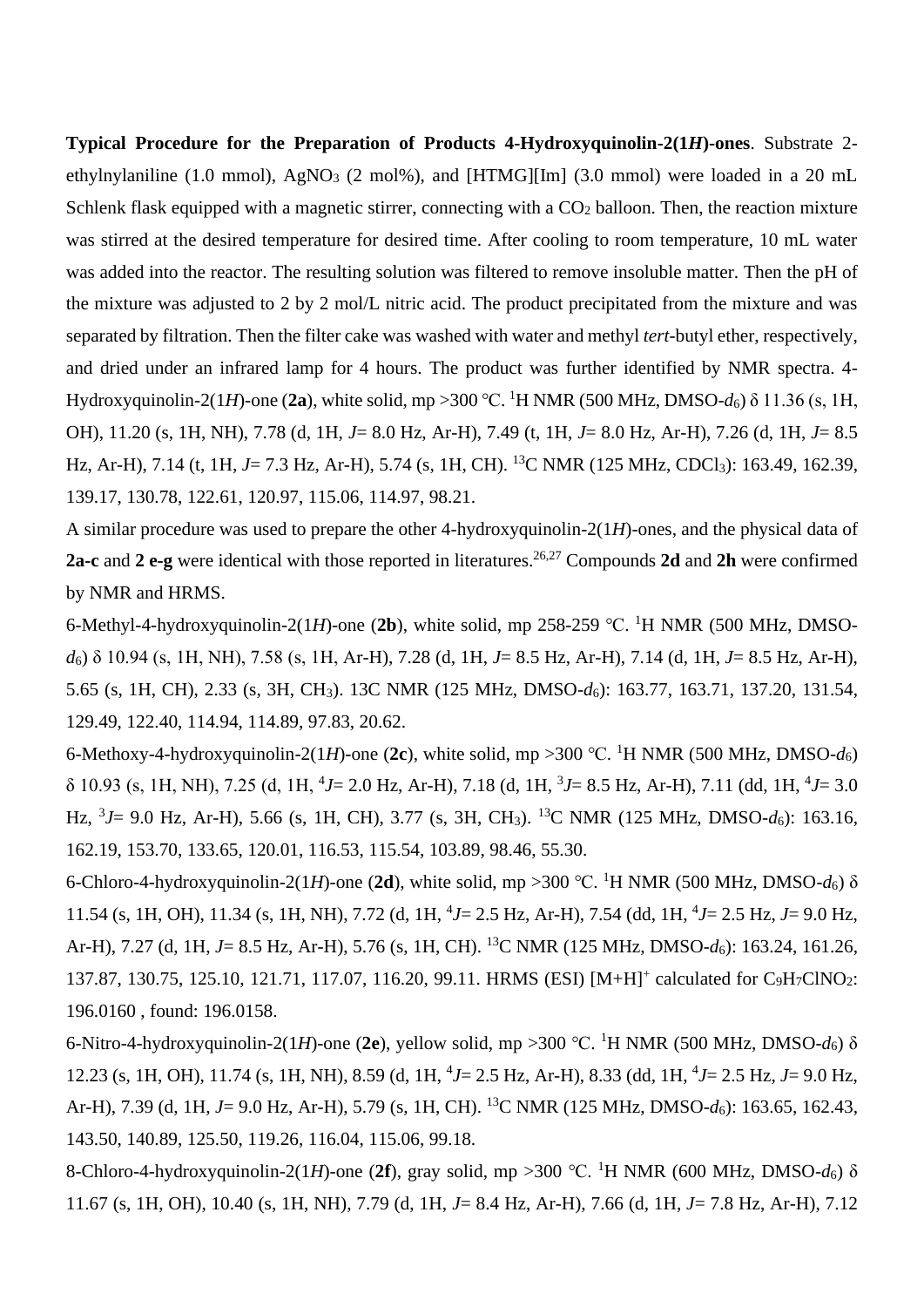(t, 1H, *J*= 8.1 Hz, Ar-H), 5.81 (s, 1H, CH). <sup>13</sup>C NMR (150 MHz, DMSO-*d*6): 163.59, 162.67, 136.00, 131.52, 122.46, 122.19, 118.85, 117.48, 99.27.

6-Methoxycarbonyl-4-hydroxyquinolin-2(1*H*)-one (**2g**), white solid, mp 288-290 ℃. 1H NMR (600 MHz, DMSO-*d*6): δ 11.56 (s, 1H, NH), 8.40 (d, 1H, <sup>4</sup> *J*= 1.8 Hz, Ar-H), 8.04 (dd, 1H, <sup>4</sup> *J*= 2.1 Hz, *J*= 8.7 Hz, Ar-H), 7.33 (d ,1H, *J*= 8.7 Hz, Ar-H), 5.79 (s, 1H, CH), 3.87 (s, 3H, OCH3). 13C NMR (150 MHz, DMSO*d6*): 166.20, 164.10, 162.71, 142.87, 131.60, 125.25, 122.58, 115.90, 115.16, 99.28, 52.53.

6-Methoxycarbonyl-8-methoxy-4-hydroxyquinolin-2(1*H*)-one (**2h**), white solid, mp 291-292 ℃. <sup>1</sup>H NMR (600 MHz, DMSO-*d*6): δ 11.75 (s, 1H, OH), 10.60 (s, 1H, NH), 8.06 (d, 1H, <sup>4</sup> *J*= 1.2 Hz, Ar-H), 7.53 (d, 1H, <sup>4</sup> *J*= 1.2 Hz, Ar-H), 5.79 (s, 1H, CH), 3.94 (s, 3H, OCH3), 3.87 (s, 3H, OCH3). <sup>13</sup>C NMR (150 MHz, DMSO-*d*6): 166.30, 163.56, 163.03, 146.20, 133.41, 131.94, 122.45, 115.62, 110.79, 99.66, 56.66, 52.64. HRMS (ESI) [M+H]<sup>+</sup> calculated for  $C_{12}H_{12}NO<sub>5</sub>$ : 250.0716, found: 250.0708.

## **ACKNOWLEDGEMENTS**

This work was supported by Zhejiang Provincial Natural Science Foundation of China (No. LGG22B020003) and the Scientific Research Foundation of Zhejiang International Studies University (No. 090500522018).

#### **REFERENCES**

- 1. Y. F. Zhao, B. Yu, Z. Z. Yang, H. Y. Zhang, L. D. Hao, X. Gao, and Z. M. Liu, *Angew. Chem. Int. Ed*., 2014, **53**, 5922.
- 2. X. D. Lang, Y. C. Yu, Z. M. Li, and L. N. He. *J. CO<sup>2</sup> Util.*, 2016, **15**, 115.
- 3. G. L. Shi, K. H. Chen, Y. T. Wang, and H. R. Li, *ACS Sustainable Chem. Eng*., 2018, **6**, 5760.
- 4. R. Ping, P. H. Zhao, G. Y. Zhang, F. S. Liu, and M. S. Liu, *ACS Sustainable Chem. Eng.*, 2021, **9**, 5240.
- 5. F. S. Liu, R. Ping, P. H. Zhao, Y. Q. Gu, J. Gao, and M. S. Liu, *ACS Sustainable Chem. Eng.*, 2019, **7**, 13517.
- 6. C. Li, X. H. Lu, Y. Y. Yang, S. G. Yang, and L. Zhang, *Tetrahedron Lett.*, 2018, **59**, 2463.
- 7. G. L. Shi, R. Zhai, H. R. Li, and C. M. Wang, *Green Chem*., 2021, **23**, 592.
- 8. B. Yu, H. Y. Zhang, Y. F. Zhao, S. Chen, J. L. Xu, L. D. Hao, and Z. M. Liu, *ACS Catal.*, 2013, **3**, 2076.
- 9. Q. Zhang, H. Y. Yuan, N. Fukaya, H. Yasuda, and J. C. Choi, *Green Chem.*, 2017, **19**, 5614.
- 10. Q. H. Zhang, F. Shi, Y. L. Gu, J. Yang, and Y. Q. Deng, *Tetrahedron*, 2005, **46**, 5907.
- 11. T. Jiang, X. M. Ma, Y. X. Zhou, S. G. Liang, J. C. Zhang, and B. X. Han, *Green Chem.*, 2008, **10**, 465.
- 12. X. F. Shang, S. L. Morris-Natschke, Y. Q. Liu, X. Guo, X. S. Xu, M. Goto, J. C. Li, G. Z. Yang, and